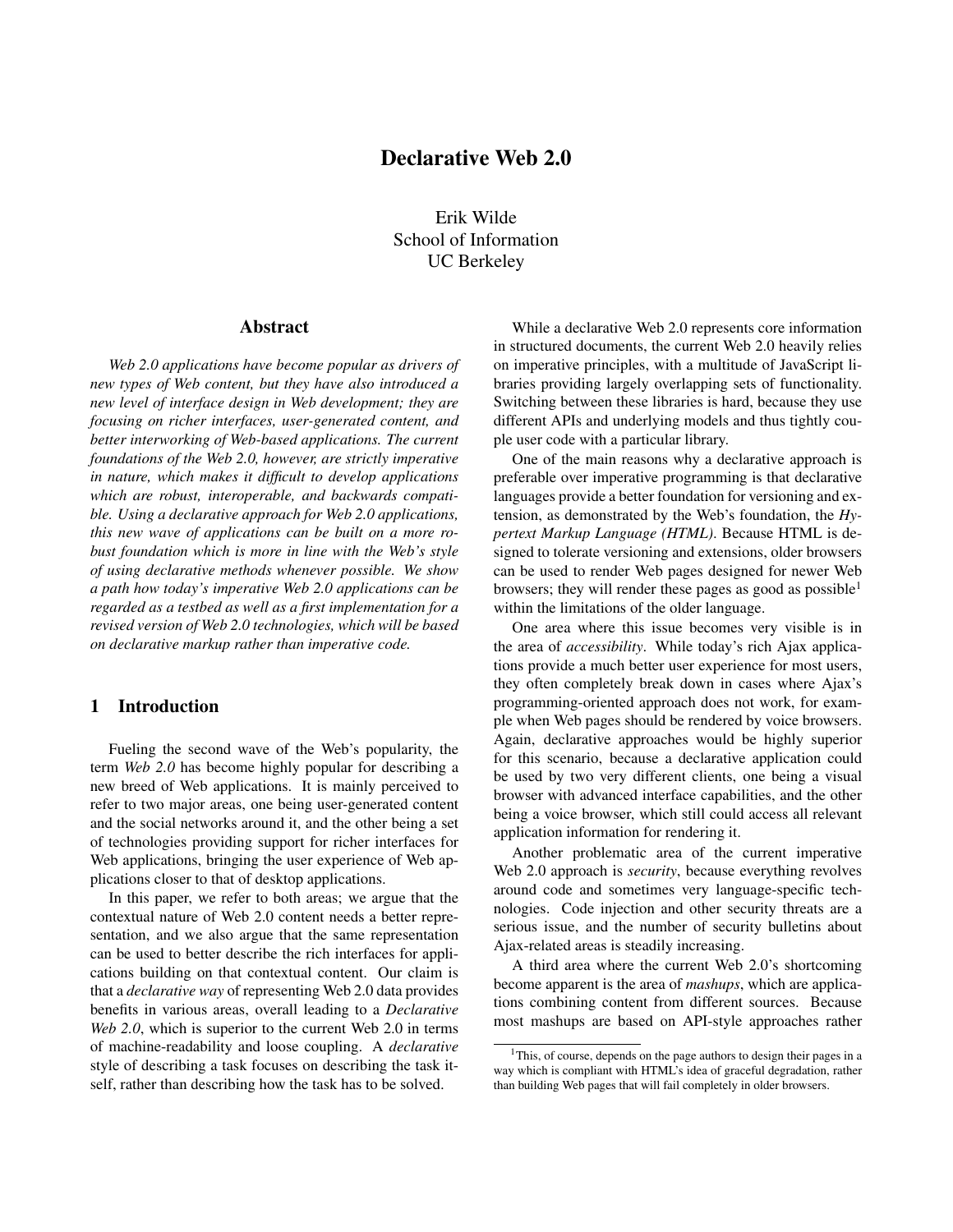than on declarative markup, they tend to be very brittle, and in fact most current mashups break very easily when any of the mashed up applications changes their interface. In this area, it becomes apparent that API-style coupling is not a good foundation for loosely coupled systems, and a more REST-oriented approach is a more promising way for building loosely coupled Web 2.0 mashups.

In Section 2, we take a closer look on some of the most popular Web 2.0 application and technologies, trying to establish a set of common properties which can be used as starting point for designing declarative structures. The two most important areas where a declarative approach would have very real advantages are interface design, discussed in Section [3,](#page-2-0) and the loose coupling of distributed applications, discussed in Section [4.](#page-3-0) Based on these observations, Section [5](#page-3-0) contains a proposal for declarative Web 2.0 resources. Section [6](#page-4-0) contains references to related work from different application areas, trying to put the "Declarative Web 2.0" approach into the larger context of Web architecture. Section [7](#page-5-0) concludes the paper with final remarks and some ideas for further work in this area.

#### 2 Web 2.0

The term "Web 2.0" was coined in 2004 to label some common characteristics of the most successful Web developments after the bursting of the dot.com bubble. Since the term has been invented to describe some ongoing activities in the Web landscape, it does not have a strict definition, but it has some important major facets, such as *seeing the Web as a platform*, *harnessing collective intelligence*, *being data-centered*, *using Web-based applications*, *using lightweight programming models*, *using cross-device applications*, and *providing rich user experiences*. 2

This of course is a very diverse list of issues, and it is intended to be, because its main goal is to describe a set of properties which are shared by many successful Web companies, and which probably will be important for the future development of the Web. For a more structured view of these issues, we look at Web 2.0 from two different perspectives, one being the perspective of Web 2.0 application discussed in Section 2.1, and the other being the perspective of Web 2.0 technologies, discussed in Section [2.2.](#page-2-0) Based on these two perspectives, we then continue by describing more specifically what the problems and opportunities of the current state of the art in these areas are.

#### 2.1 Web 2.0 Applications

The four first issues from the above list of Web 2.0 facets can be used to characterize the majority of successful Web 2.0 applications. Many Web 2.0 applications focus on providing a platform for social structures, knowledge, and data which already exists, but so far has not been combined in a useful way. The general principle of Web 2.0 applications is to try to build an application in this design space, which then should attract a sufficient number of users to gain traction. Once this has happened, various business models exist how to turn such an application into a profitable business.

The interesting observation in the area of Web 2.0 applications is that they generally focus on the value of making connections between things which already exist, may it be people or data. This in essence means that Web 2.0 applications often are more about formalizing structures, than creating new content or new structures. By formalizing structures, these applications create a platform which can then be used for interested parties to fill in instances into the structural framework. A classical example are social networking platforms, which create some kind of formalization of how a social network is structured, and the actual social structures are supplied by the users, filling in details about themselves and the connections they have with other things (which may be other users or any other identifiable object<sup>3</sup>).

For this paper, the important observation is that as a common pattern among Web 2.0 applications, they formalize existing connections between existing things and then make them available for previously impossible tasks. By looking at applications from this perspective, the focus shifts from that of *content* to that of *context*: Instead of working with content, they formalize context (where context is a specialized version of content which always connects existing resources, maybe in connection with annotations for a richer description of the context).

Blogs are an interesting example for this kind of shift from content to context: While the general blog model allows the completely detached existence of a blogger, writing entries which consist only of text, the appeal of blogs to many people, and the interesting facet of the blogspace as a technical and social phenomenon, is the fact that blog entries frequently refer to Web pages and other blog entries, thus forming a tightly connected network of contextualized resources [\[9\]](#page-5-0). Thus, blog posts can be seen as context, and a blog then is nothing more than a stream of these context objects, each adding a new set of connections between the resources of the blogspace.

At this point it is worth pointing out that there is some correspondence between this general principle of Web 2.0 applications as context-processing platforms, and the Web architecture [\[7\]](#page-5-0), which states that "to achieve the goal [to build a global community in which any party can share in-

<sup>2</sup>All these points are quoted from a September 2005 article by Tim O'Reilly (<http://www.oreillynet.com/lpt/a/6228>).

<sup>&</sup>lt;sup>3</sup>In this context it is interesting to see that in a popular application such as *MySpace*, users invent creative "misuses" of the formalization, for example celebrities and even brands assuming the role of a "user" and building "social" connections with large numbers of other users.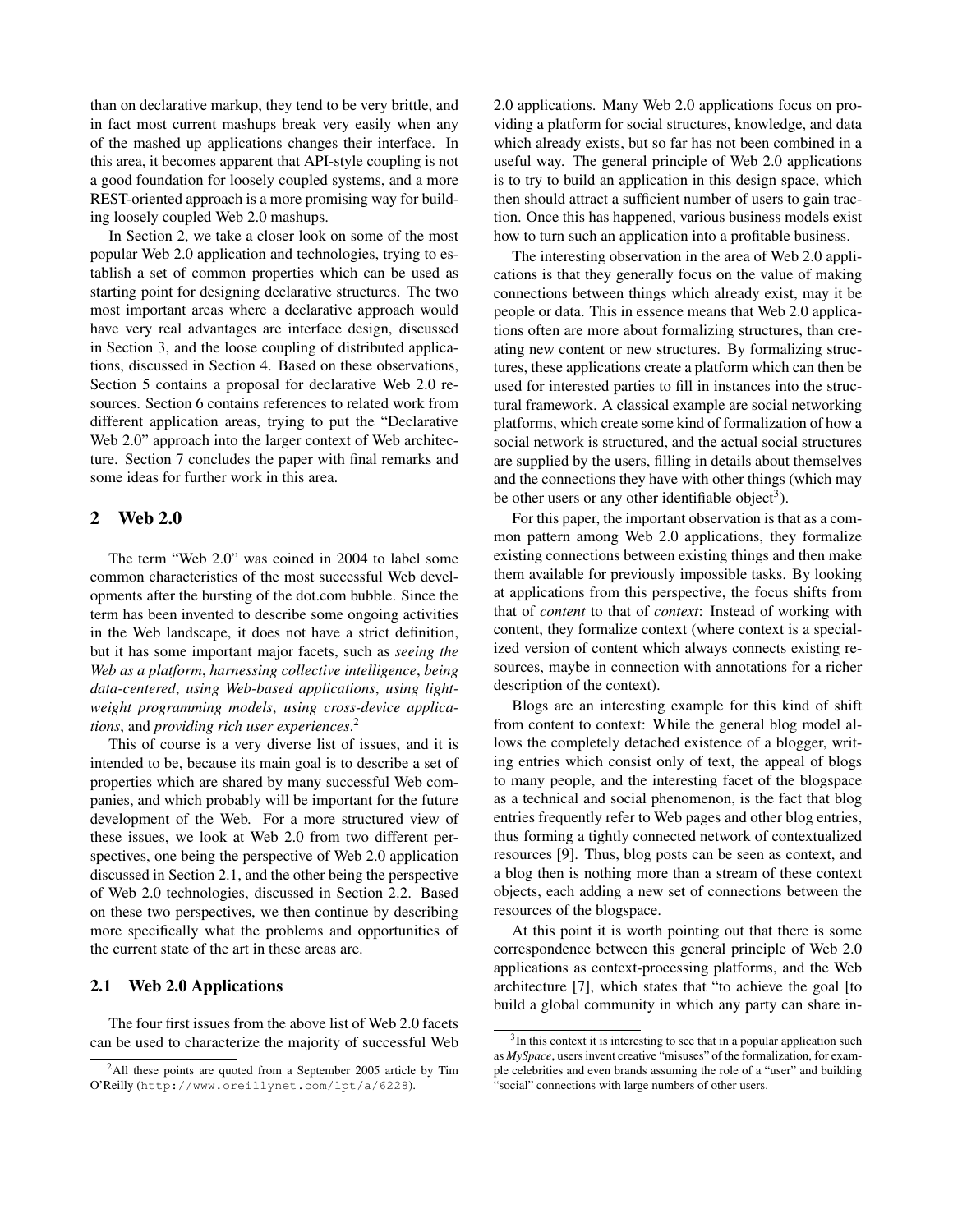<span id="page-2-0"></span>formation with any other party] , the Web makes use of a single global identification system: the URI. URIs are a cornerstone of Web architecture, providing identification that is common across the Web." Consequently, to build Web 2.0 applications in a way conforming with the Web architecture, all objects of interest in the context of the application would have to be made identifiable<sup>4</sup> by URIs. As pointed out in Section [4,](#page-3-0) such a design would also be the best foundation for loose coupling. Today, only few Web 2.0 applications are really based on this Web architecture principle, many use models where important resources are not exposed through URIs, which makes it impossible to reuse these applications in a truly Web-oriented way.

#### 2.2 Web 2.0 Technologies

For the technical side of the Web 2.0 facets, the three remaining points of the previously listed Web 2.0 facets apply. This can be summarized into something which often is being called *Asynchronous JavaScript and XML (Ajax)*, which is a combination of *Dynamic HTML (DHTML)* — the ability of JavaScript to react to HTML events and dynamically change the HTML's DOM structure — and the ability to contact servers via HTTP from within JavaScript code [\[11\]](#page-5-0). Many of today's popular Web 2.0 applications make extensive use of Ajax to provide a better user experience than the old click/refresh model of Web applications.

From a technical point of view, the Web 2.0 thus is a rather simple, it relies on better JavaScript and DOM implementations in the browsers and the ability to use HTTP from within JavaScript. The biggest problem with this approach, however, is that it violates the principle of "separation of content, presentation, and interaction" [\[7\]](#page-5-0). The very practical consequence of this is the fact that today's Web 2.0 application have major accessibility problems, because the interfaces are well-designed for regular users in visually oriented browsers, but because of the presentation and interaction being buried in JavaScript code, non-visual browsers have no way of providing access to the application, for example through a voice-based interface.

This means that even for a simple technical solution on how to build better interfaces for Web applications, the imperative approach is not a good solution. It can be regarded as a useful mechanism for a phase of experimentation, but for a consolidation and better engineered approach, a new mechanism is required. The same thing happened in HTML, which became increasingly interspersed with formatting constructs, until it was decided to factor these out into a dedicated stylesheet language, such as CSS. Newer

versions of CSS allow effects which previously were only possible with JavaScript, and they can be used by a much larger class of devices than JavaScript authored specifically for visual browsers, because CSS is purely declarative.

What we propose is a second wave of identifying functionality which is reused by many Web developers and making it available through a declarative language, thus restoring the separation of content, presentation, and interaction, which has been violated by Ajax on a large scale.

## 3 Rich Internet Applications

Ajax is the technical foundation of what is often referred to as the concept of a *Rich Internet Application (RIA)*, which tries to more closely match the user interface experience of a desktop application. The RIA approach has become feasible because JavaScript and DOM implementations of the major browsers have improved to a point where advanced cross-browser scripting becomes possible, and the remaining compatibility issues are resolved by widely available JavaScript libraries. While this approach has been successful in creating a diverse landscape of RIA applications, these are not easy to maintain. Whenever a new browser version is released, it may break something in a library, and then the library has to be updated to also support this new version. Likewise, when a new library is released, it may introduce changes to its functionality, which then requires applications building on it to be changed. This pattern of propagated changes can make site maintenance very expensive, in particular if a site relies on more than one library.

The main problem is that JavaScript libraries are tightly coupled with the JavaScript implementation of browsers, and Web applications are tightly coupled with the libraries they are using. Together, this creates a ripple-through effect where every change in the browser or library landscape has severe consequences for applications depending on these components. And because the model of interaction between libraries and browsers, and applications and libraries, is based on the API-style of coupling, instead of degrading gracefully, applications break down completely when something in their foundation changes. With the wide-spread adoption of RIA interfaces, this problem has become widespread, and more robust and better designed JavaScript libraries are only a short-time solution.

While the term "declarative Web 2.0" has not been popularized so far, the term "declarative Ajax" has gained some traction. This shows that the community of developers working on RIAs has discovered that the current model of API-style interfaces proves to be not very robust. Versioning issues with new versions of Ajax libraries and the inability to switch between Ajax libraries are an indication of the fact that the coupling between the abstract interface design issues, and the technologies used for implementing

<sup>4</sup> It is important to point out that *identifiable* is not the same as *accessible*, and the Web in fact does not require that URIs must identify accessible resources (XML Namespaces are an excellent example for URI-identified resources which are never accessed).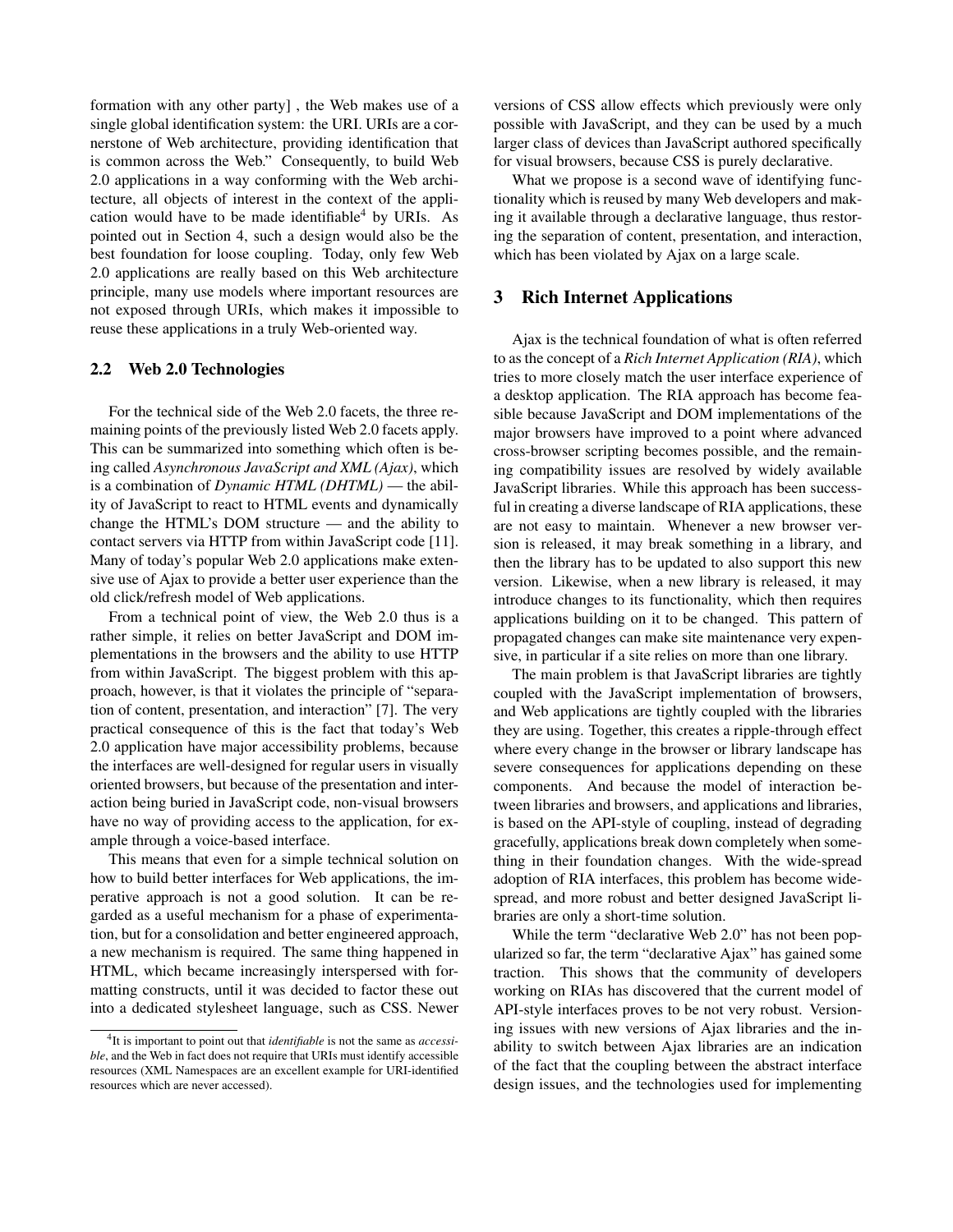<span id="page-3-0"></span>these designs, is too tight. While we think that the term "declarative Ajax" in a way is a contradiction in itself (if something is tightly bound to a programming language, it is not declarative), we believe that the discussions in this area is a sign that the need for a more robust approach is increasingly being recognized.

From the technology perspective, this means that the Web 2.0 needs a declarative way to represent the Ajax style of building RIA applications. This is primarily a question of representing presentation and interaction within the context of a single Web application, and Section 5 outlines a way how this can be done. Before this, however, Section 4 looks at the different but similar issues that the mashup facet of Web 2.0 applications raises.

## 4 Loose Coupling

Web 2.0 applications can be regarded as formalizing context, and giving users a platform to capture context, share context, and use and capitalize context by mining it in ways which before the Web 2.0 were not available. The most interesting examples of Web 2.0 applications are *mashups*, which take context from other applications, and then reuse it in a new and different application scenario. Web 2.0 application often explicitly encourage this pattern of application development by publishing some sort of API.

Most applications exposing APIs either provide a SOAP [\[5\]](#page-5-0) or a REST [\[3\]](#page-5-0) interface. SOAP interfaces have significantly declined in popularity, because the API-style of SOAP introduces all the problems of tight coupling mentioned earlier, and also SOAP requires a lot of tools to be used, and it makes it hard to build pure client-side mashups.<sup>5</sup> For this reason, REST-style interfaces have become more popular, but only few of these "REST interfaces" are well designed, and most importantly, they expose the data of the application in a proprietary format.

For successful communications between cooperating applications, it is necessary to share a common understanding of the data that is being exchanged, and the current model of REST interfaces makes it necessary to achieve this common understanding individually for each pair of communicating applications, because there is no common data model across Web 2.0 applications. We propose such a model in the following section, which would provide a minimal data model being shared across applications, so that cooperation among applications requires less coordination and has less dependencies on proprietary data formats.

# 5 Web 2.0 Resources

For a declarative Web 2.0, there must be data format which captures the essential facets of the resources being used, and since we identify *context* to be the underlying common concept of Web 2.0 data, it must be a data format for expressing the associations of multiple resources. The W3C has standardized a language for this, which is called the *XML Linking Language (XLink)* [\[2\]](#page-5-0). The XLink specification was unsuccessful for a variety of reasons, but in the new context of the Web 2.0, it provides a very convenient way of expressing the contextual nature of data. For example, Figure [1](#page-4-0) shows how a blog post can be expressed as an XLink, we call such a resource a *blog link (blink)*.

All xlink-prefixed attributes are XLink standard attributes (the XLink vocabulary uses attributes only), with the xlink:type attribute determining the XLink type of each element. For link structures, two major categories of elements can be distinguished:

- *Resources:* These elements represent resources participating in a link. Resources can be either referenced using a URI (which then appears in the xlink: href attribute) with locator elements, or they can be embedded into the link by using resource elements. Resources participating in a link are simply part of the link, and for blinks, we classify them using the xlink:label attribute, which is an indication of the role of the resource in the context of the blink.
- *Arcs:* Elements being of type arc represent connections between resources of a link; these are the traversable paths between blink resources. Arcs connect pairs of resources based on their labels, and each arc specifies from which label it is going to which label. If there are more resources tagged with an arc's labels, then the arc represents more than one connection between a pair of resources.

The resources in the blink have been extracted from the blog post (which means that the blink simply is a different representation of the blog post). They are a representation of blog post content and metadata. The resources are the blog post as permalink ( $\leq$ permalink $\geq$ ) and as HTML fragment ( $\langle \text{post} \rangle$ ), links to the blog's home page  $(\langle \text{hlog}\rangle)$ , the blog's author ( $\langle \text{author}\rangle$ ), and the blog's feed (<feed>), as well as a number of URIs which have been mentioned in the blog post  $(\langle$  posturi>), and a time stamp indicating the post date  $(\langle t \text{timestamp>}).$  Only the blog post and the time stamp are embedded resources, all other participating resources are URI references to Web resources.

The important observation is that the majority of Web 2.0 resources can be represented as XLinks, for example data

 ${}^{5}$ For client-side integration, SOAP is a significant hurdle, because a complete client-side implementation of SOAP is a rather heavyweight component.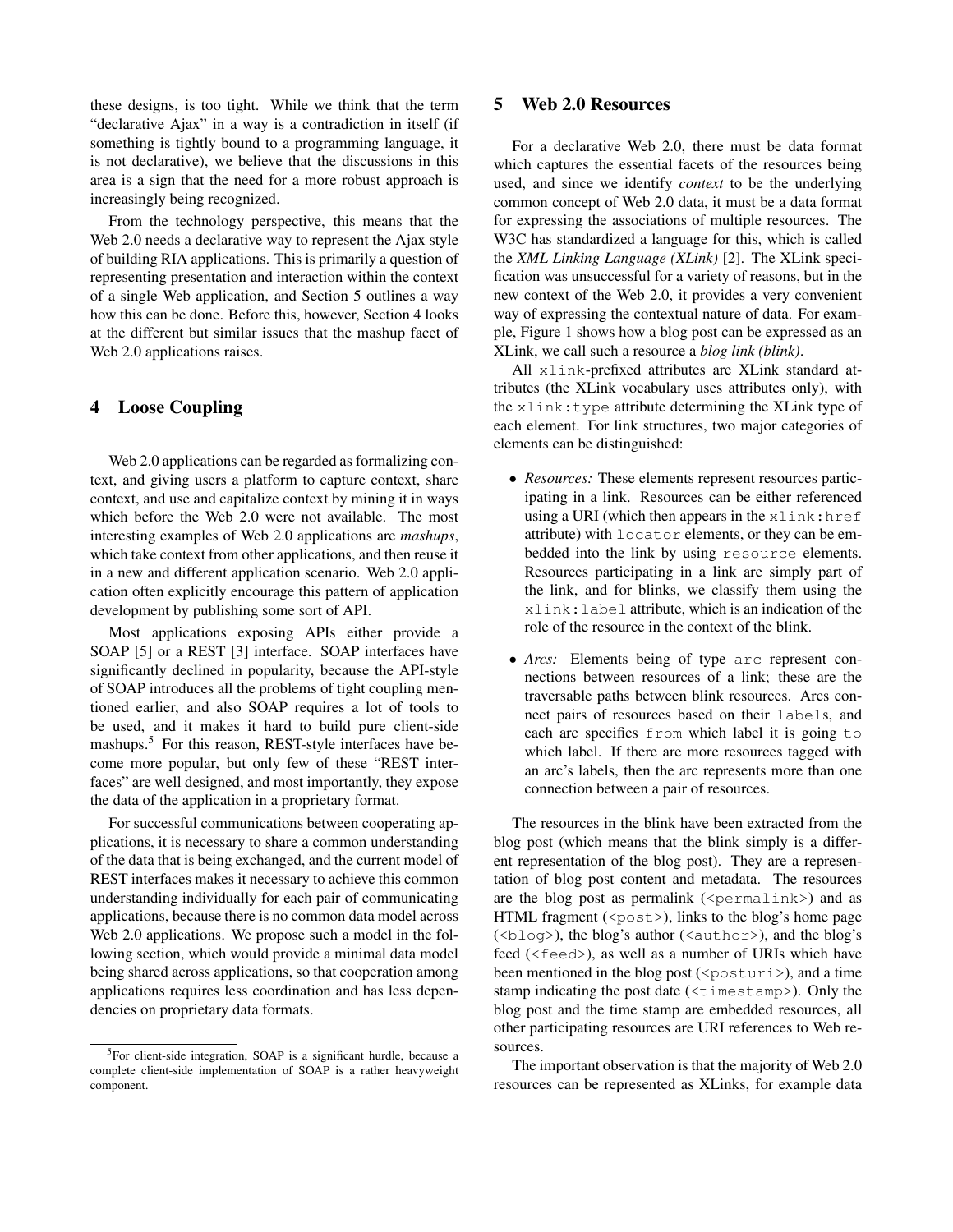```
<blink xlink:type="extended" xmlns:xlink="http://www.w3.org/1999/xlink" xlink:title="Sorry Pluto...">
<permalink xlink:type="locator" xlink:title="Sorry Pluto..." xlink:label="permalink"
  xlink:href="http://docordie.blogspot.com/2006/08/sorry-pluto-and-some-thoughts-about.html"/>
<author xlink:type="locator" xlink:title="Bob Glushko" xlink:label="author"
  xlink:href="http://www.ischool.berkeley.edu/˜glushko/"/>
<blog xlink:type="locator" xlink:title="Doc Or Die" xlink:label="blog"
  xlink:href="http://docordie.blogspot.com/"/>
<feed xlink:type="locator" xlink:title="'Doc Or Die' Atom Feed" xlink:label="feed"
  xlink:href="http://docordie.blogspot.com/atom.xml"/>
<posturi xlink:type="locator" xlink:label="site"
  xlink:href="http://en.wikipedia.org/wiki/International_Astronomical_Union"/>
<posturi xlink:type="locator" xlink:label="site"
  xlink:href="http://www.modbee.com/local/story/12638580p-13341408c.html"/>
<posturi xlink:type="locator" xlink:label="site"
  xlink:href="http://www.freenewmexican.com/news/48332.html"/>
<posturi xlink:type="locator" xlink:label="site"
  xlink:href="http://www.miami.com/mld/miamiherald/living/15365590.htm"/>
<post xlink:type="resource" xlink:label="post" xlink:title="Sorry Pluto..." type="text/html">
 <h2 xmlns="http://www.w3.org/1999/xhtml">Sorry Pluto...</h2>
 <!-- complete HTML snippet of blog post -->
\langle/post>
<timestamp xlink:type="resource" xlink:label="timestamp" type="xs:date">2006-08-27</timestamp>
<arc xlink:type="arc" xlink:from="permalink" xlink:to="timestamp" xlink:title="Post Time"/>
<arc xlink:type="arc" xlink:from="site" xlink:to="post" xlink:title="Blog Post"/>
<arc xlink:type="arc" xlink:from="permalink" xlink:to="author" xlink:title="Post Author"/>
<arc xlink:type="arc" xlink:from="permalink" xlink:to="blog" xlink:title="Blog Home"/>
<arc xlink:type="arc" xlink:from="blog" xlink:to="author" xlink:title="Blog Author"/>
<arc xlink:type="arc" xlink:from="blog" xlink:to="feed" xlink:title="Blog Feed"/>
<arc xlink:type="arc" xlink:from="author" xlink:to="blog" xlink:title="Authored Blogs"/>
</blink>
```
**Figure 1. Blog Post Represented as XLink**

from a social networking site could represent a person's profile by mapping the networking facets (the connections with other persons, groups, and other identifiable resources) to XLink resources, in effect turning the profile into an XLink. This link would use different labels and arcs, but the framework (the fact that it is an XLink) remains the same.

The RIA support outlined in Section [3](#page-2-0) could also be represented by XLinks, because XLink supports *behavior attributes* for controlling user interaction with a link. This means that a significant subset of RIA interactions (those which, based on user interaction, update the DOM and/or use HTTP requests) could also be modeled by XLinks, even though XLink's current set of behaviors is too restricted and most likely would have to be extended to better serve the demands of RIA developers. But given a sufficiently powerful XLink, many parts of RIA interactions could be specified declaratively, not relying on any specific JavaScript library.

The biggest disadvantage of XLink in its current state is that the specification has a number of technical shortcomings, and that there are no complementary specifications for how to retrieve XLinks over HTTP, or how to render them. While the *Atom Publishing Protocol (APP)* [\[4\]](#page-5-0) is a very promising candidate for the first scenario, the presentation problem so far is unsolved.

It could be argued that structures such as the blink shown in Figure 1 are clearly establishing relationships between

URI-identified resources and thus should be represented based on the *Resource Description Framework (RDF)* [\[8\]](#page-5-0), which is the W3C's generic format for metadata. However, we argue that RDF so far has failed to deliver real benefits on a large scale, and that specialized semantics are easier to understand and use and thus more likely to be adopted by Web developers. The *Gleaning Resource Descriptions from Dialects of Languages (GRDDL)* [\[1\]](#page-5-0) approach could be an easy way to transform XLinks to RDF, though, if for some reason applications wanted to get an RDF representation of declarative Web 2.0 resources using XLink syntax.

# 6 Related Work

The declarative Web 2.0 approach presented here has connections with many areas of Web and information integration technologies. From the Web technology perspective, the question is which abstractions are widely used so that they warrant representation in a declarative format. CSS is the example which demonstrated that given enough users and interest from the developer side, it is possible to create new abstractions on the Web for frequently occurring design patterns. We believe that the Web 2.0 has shown emerging patterns, and that the approach of capturing these in a resource format based on context representation is a promising approach. The ability to use XLink as the